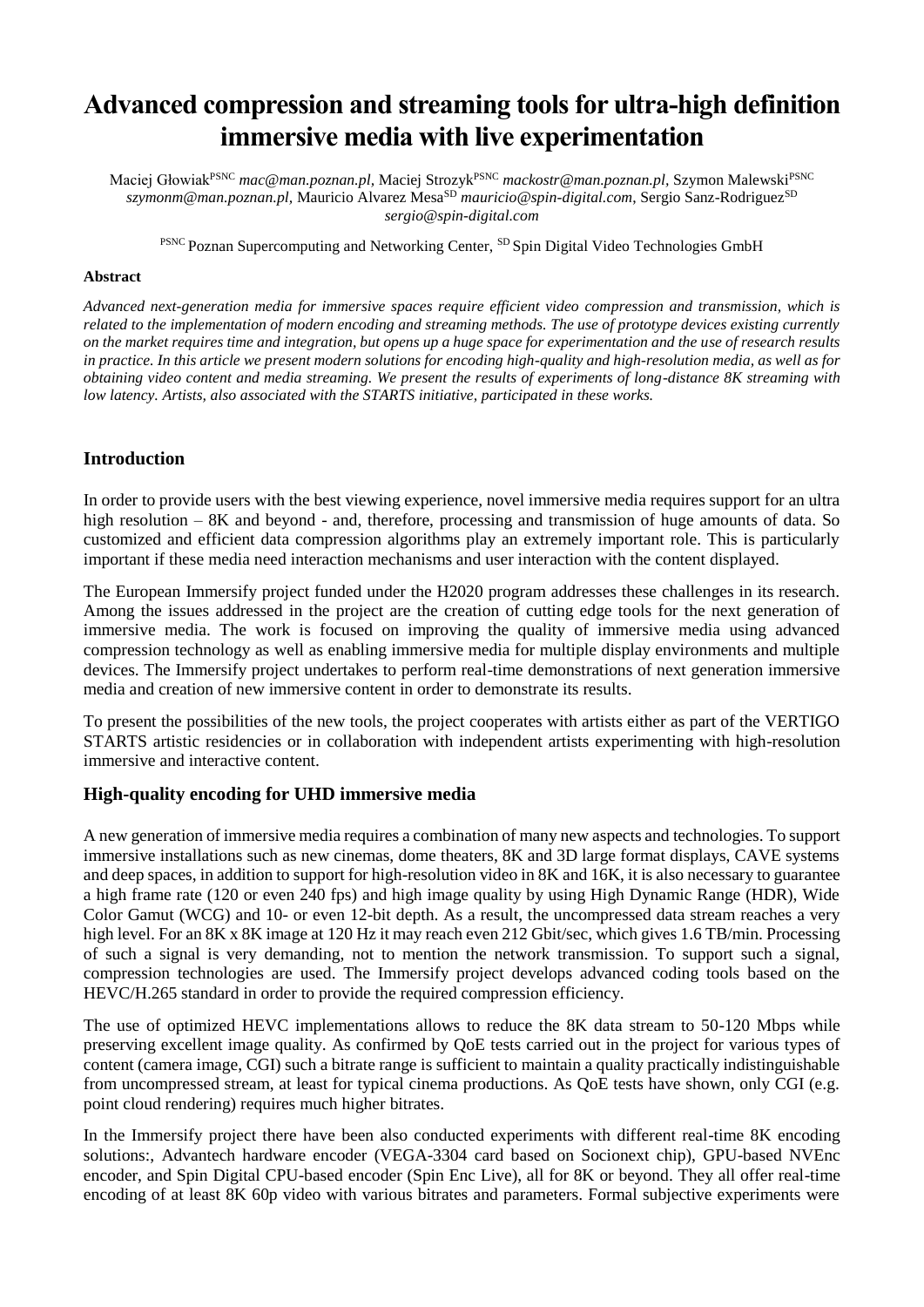conducted in the project using Spin Enc Live, showing that broadcast-grade quality can be achieved even at 50 Mbps.

|                                   | <b>Advantech VEGA-3304</b>                    | <b>NVEnc</b>           | <b>Spin Enc Live</b>                             |
|-----------------------------------|-----------------------------------------------|------------------------|--------------------------------------------------|
| <b>Type</b>                       | Double width PCI Express<br>Gen $3 \times 16$ | 2x Nvidia Quadro P5000 | Software, CPU-based                              |
| Max. resolution and<br>frame rate | 7680x4320 at 60 Hz                            | 7680x4320 at 60 Hz     | 7680x4320 at 60 Hz<br>(or equivalent pixel rate) |
| Chroma formats                    | 4:2:0, 4:2:2                                  | 4:2:0                  | 4:2:0                                            |
| <b>Bit depths</b>                 | 8-bit, 10-bit                                 | 8-bit                  | 8-bit, 10-bit                                    |
| <b>Maximum bitrate</b>            | 500 Mbits/s                                   | $1300$ Mbit/s          | $250$ Mbit/s                                     |

**Table 1.** Specifications of real-time 8K HEVC encoders

# **Experimental 8K and beyond content production in collaboration with artists**

Creating 8K content is extremely demanding. First of all, 8K recording equipment is still in the prototype phase and not easily available on the market. Secondly, post-production of immersive content, storage and processing this huge amount of data is very time consuming. Technically, the workflow for typical 8K film productions is currently feasible, except usually long time required for processing, but creating 8K stereoscopic content requires the use of specialized 3D rig and perfect synchronization of cameras or photo cameras. Photo cameras may be used for timelapse shooting, which means taking thousands of photos and generating videos frame by frame. For this last application, German photographer Martin Heck from Timestorm Films was invited to create amazing images of the scenery of Gran Canaria<sup>1</sup>.

PSNC, which has 4 SONY F65 cameras modified to record and stream 8K signals (8K 59.97p), created short video clips that were used as test and promotion content by a number of companies at various technology fairs (IBC, NAB, InterBee), conferences (TNC) or film festivals, just to mention Spin Digital, Leyard, Intel or Advantech. In 2019, the first screening of 8K films (organized by Immersify) took place at the famous Festival de Cannes, where a dedicated movie theater for 8K screening was rented<sup>2</sup>. The 8K video was also presented at the Ars Electronica Festival in their Deep Space large immersive installation and was available for visitors. In this installation, UHD video is displayed on two screens - the front and the floor, each is 16 x 9 meters in size and is operated by several projectors in blending mode.

The second, and even more demanding multimedia content is an immersive 360°/VR video presented not only on Head-Mounted Displays glasses which still offer insufficient resolution, but mainly on large-format displays, such as dome theaters or CAVE systems. Existing 360° cameras on the market, such as the Insta360 Pro, are insufficient in terms of offered resolution or encoding quality, so the PSNC built a 360° rig based on 8 BlackMagic Mini Pro cameras, which are capable of recording 4K images each. However, the post-production and stitching of these panoramic signals take many weeks of work, so creating such advanced content in 16K-20K resolutions is complicated and a special workflow is needed here. To combine images from multiple cameras (this process is often called "stitching") the PTGui software was used. For further processing such as post-production, color and visual corrections as well as conversion between Equirectangular and CubeMap projections, we used the BlackMagic Fusion 16. This process is time consuming, as the raw 3 minute-long footage from all cameras take 104 GB, but after stitching and conversion to PNG files we obtain 1,85 TB of data. Final HEVC encoded file takes 5-7 GB depending on the bitrate and the quality.

The third group of content created in Immersify is the use of CGI graphics and the generation of high resolution images using computer graphics. As part of the VERTIGO STARTS artistic residency, German artist Theresa

 $\overline{a}$ 

<sup>&</sup>lt;sup>1</sup> Island in the sky II, Timestorm Films, https://immersify.eu/content-demos/island-in-the-sky-ii/

<sup>&</sup>lt;sup>2</sup> Immersify at Cannes XR, https://immersify.eu/news/immersify-at-marche-du-film-festival-de-cannes-2019/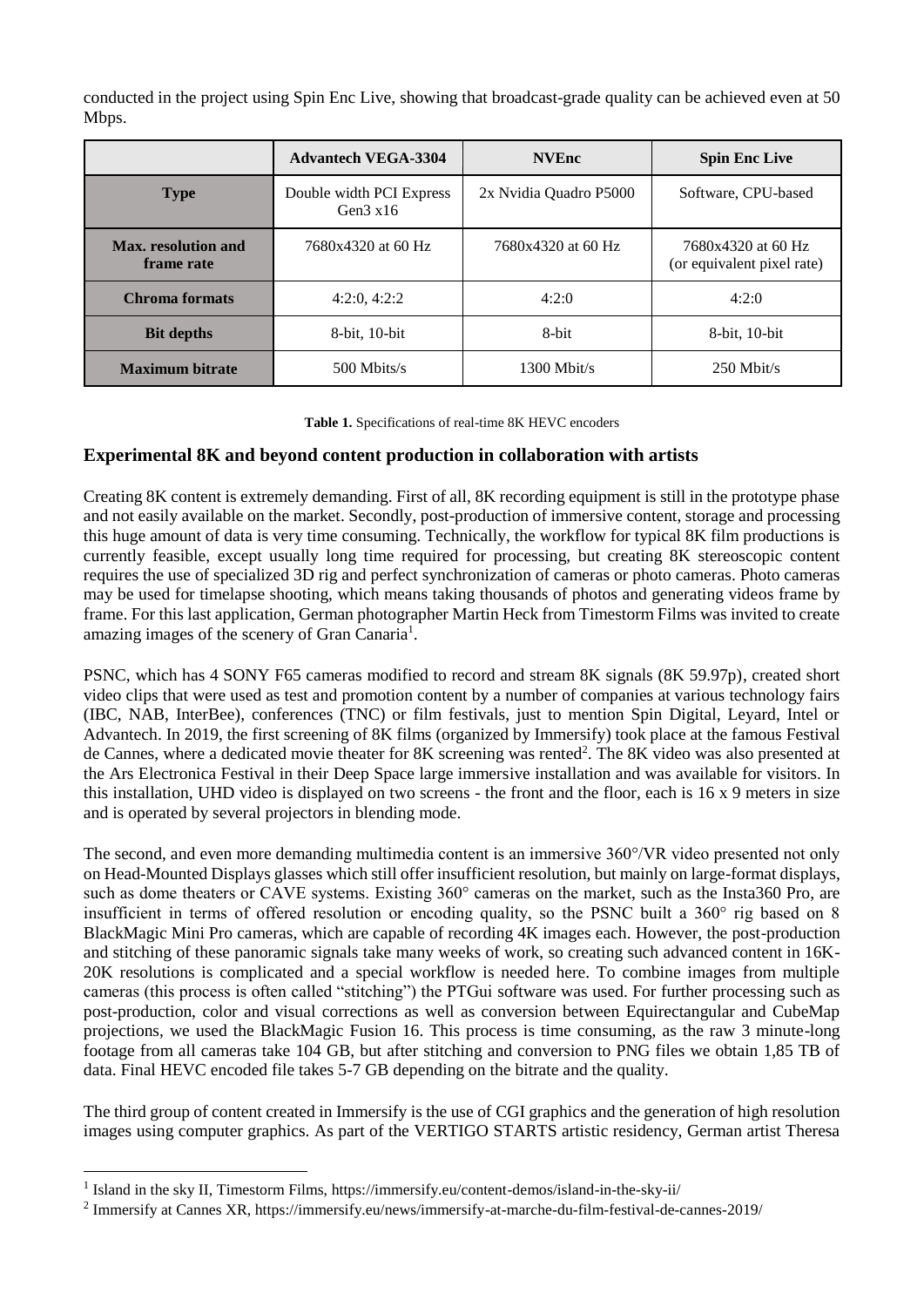Schubert created the work Immersive Minimalism ("Always dead and alive"<sup>3</sup>), in which the development of the cellular-automata, where each virtual cell takes up 1 pixel of the image, is artistically depicted. The second artist was Tadej Droljc, who presented Singing Sand 2.0<sup>4</sup> in 8K 3D technology. Experiments were also made by using laser scanning and the acquisition and rendering of point clouds. In Poznan, the cathedral was scanned and the resulting image was presented in various formats - from 8K, through 3D up to 360° at 16K resolution<sup>5</sup> [5]. The content was also created in cooperation with the BBC and ScanLab, which scanned the Great Pyramid in Giza<sup>6</sup>. On this occasion, an interactive application was presented, allowing for a virtual experience inside the pyramid.

## **Live experimentation with 8K media streaming over long distances**

Immersify also touches the subject of high-resolution media streaming. In cooperation with the artists, two longdistance transmissions took place. In September 2019, on the occasion of the Ars Electronica Festival, the artists' performance was broadcast in  $8K$  to Deep Space in Linz<sup>7</sup>. The accordionist and dancer with armbands, processing through dance the sounds coming from the accordion, were recorded with four 8K cameras connected with 3G-SDI links via BPU-8000 to the IP LIVE switching system and transmitted over a distance of about 1,000 km in real time. This advanced experimental setup enabled typical broadcast event production with four 8K 60fps live video sources. The video editor in Poznan had a possibility to switch streams and create views consisting of several streams from different cameras connected to the system. The resulting 8K video stream served from the master IP LIVE system was sent directly to the PC server equipped with Blackmagic DeckLink 8K Pro capture card. The audio part was a mix of traditional broadcast techniques and artistic effect tools. The accordion was microphoned by two DPA instrumental mics and connected to Midac PRO1 console. This converted the analog sound to digital Dante protocol over IP. It was then fed to a MAC computer with MAX real time audio manipulation software. That computer also received movement data over Bluetooth, produced by the dancers MYO bands. It allowed the software to manipulate accordion sounds directly impacted by the dance performance. The ready 5.1 audio signal was then transferred over Dante to three AES3 digital lines and embedded into SDI signal which was fed to the encoding Workstation.

In addition, another artist in Linz influenced with his gestures the visualization of sounds appearing in the background, on the 8K screen in Poznan. The interaction was possible due to a total end-to-end delay of about 1 to 1.5 second. For encoding of the 8K video, an own solution developed at PSNC was used. The uncompressed 8K video captured by Blackmagic DeckLink 8K Pro was encoded with HEVC codec using NVIDIA NVEnc framework and two NVIDIA Quadro P5000 cards. Encoded signal was streamed in real-time using RTP/SRT protocols to Ars Electronica Deep Space 8K in Linz. On site the stream was decoded using software HEVC decoder from Spin Digital and presented to the participants of a dedicated 8K streaming session in Deep Space 8K. The complete configuration was depicted on Figure 1

l

<sup>3</sup> Always dead and alive, Theresa Schubert, http://theresaschubert.com/artworks/art/always-dead-and-alive/

<sup>4</sup> Singing Sand 2.0, Tadej Droljc, https://immersify.eu/content-demos/singing-sand-2-0/

 $<sup>5</sup>$  From the Inside – A different view of the Cathedral in Poznan, https://immersify.eu/content-demos/from-the-inside-a-</sup> different-view-of-the-cathedral-in-poznan/

<sup>6</sup> The Great Pyramid in 3D, BBC Ancient Invisible Cities, https://immersify.eu/content-demos/ancient-invisible-citiesthe-great-pyramid/

<sup>&</sup>lt;sup>7</sup> 8K HEVC live streaming from Poznan to Linz, https://immersify.eu/news/8k-hevc-live-streaming-from-poznan-to-linz/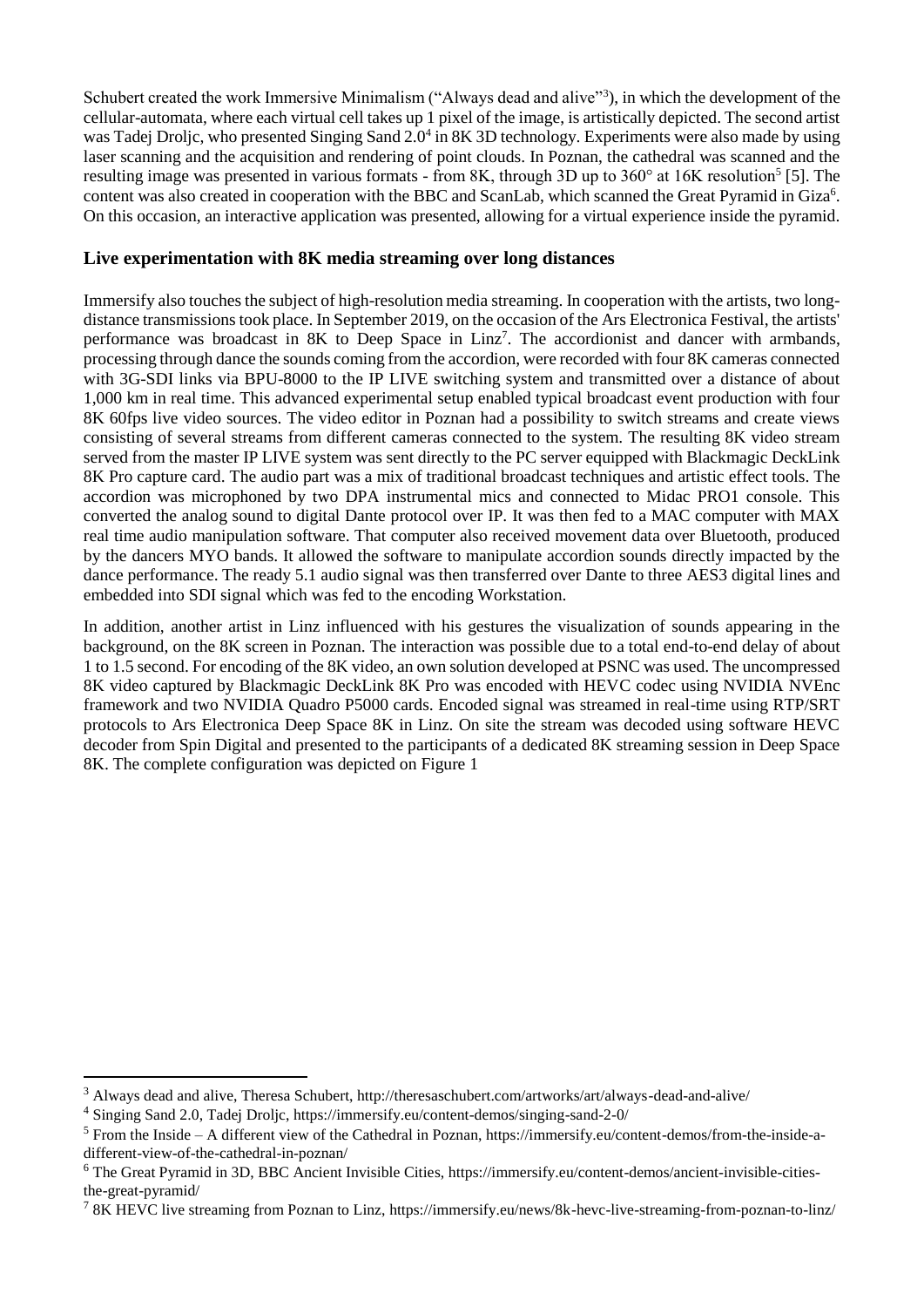

**Fig.1.** Hardware configuration of the 8K streaming from Poznan to Linz for Ars Electronica Festival

The second presentation took place on the occasion of InterBee exhibition in Japan<sup>8</sup>. In the PSNC studio in Poznan a young Polish artist, Anna Brzostek painting beautiful jellyfish was transmitted live to Tokyo to the NHK Technologies stand at the exhibition and displayed on 8K screen. In this case there were also four 8K cameras used, and one of them was installed on the robot arm, which allowed very dynamic, but precise movement.

For video switching, similarly to the previous case, the IP LIVE signal switching system was used, and for encoding we used the Advantech hardware encoder producing output HEVC stream at a bitrate of 80Mbit/s. As the Advantech encoder used a different video signal format as the IP LIVE system, for the compatibility between devices it was necessary to perform additional conversion of the output SDI signal (from SQ to 2SI). It was achieved with the PC equipped with 2 Decklink 8K Pro cards.

As a streaming solution the HLS protocol was used. This made it possible to use Amazon Web Services (AWS), MediaStore and CloudFront clouds for transmission, and streaming and displaying was carried out using Spin Digital software. Although the delay was much higher  $-20$  seconds, mainly because the cloud transmission for over 8,000 km, the 8K transmission could be viewed by multiple recipients simultaneously. At the main destination side, at the NHK Technologies booth at the InterBEE in Japan, a receiver using the Spin Digital HEVC media player (Spin Player) has been deployed. The player was connected to the 8K projector using a 12G SDI interface. What is worth mentioning here, the NHK Technologies with their partners used 5G connection for the last mile. The architecture of the demonstration is depicted on Figure 2.

l

<sup>&</sup>lt;sup>8</sup> 8K Live Streaming from Poland to Japan at InterBEE 2019, https://immersify.eu/news/8k-live-streaming-from-polandto-japan-at-interbee-2019/